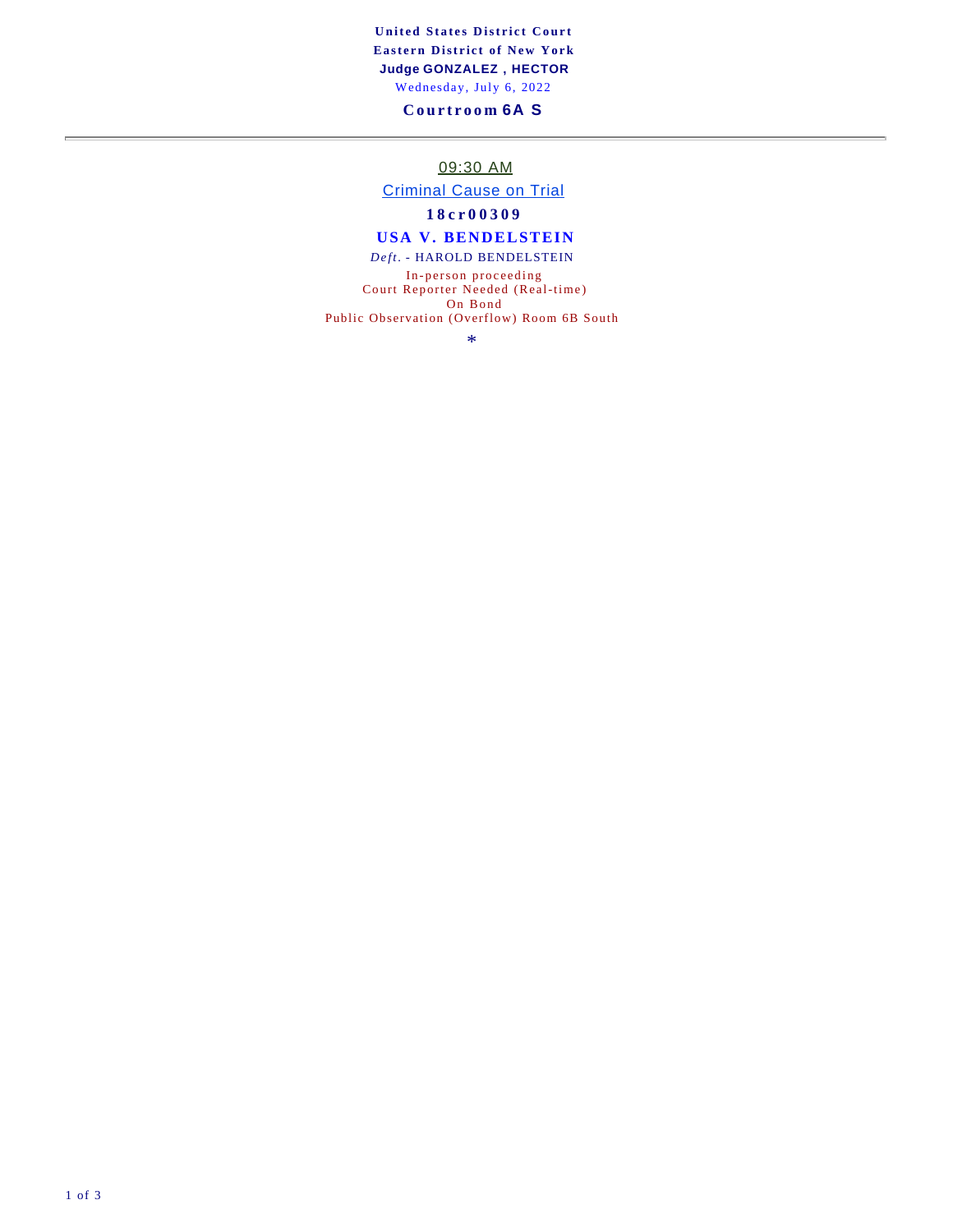**United States District Court Eastern District of New York Judge GONZALEZ , HECTOR**  Thursday, July 7, 2022

09:30 AM

Criminal Cause on Trial

### **18cr00309**

#### **USA V. BENDELSTEIN**

*Deft.* - HAROLD BENDELSTEIN

In-person proceeding Court Reporter Needed (Real-time) On Bond Public Observation (Overflow) Room 6B South

#### **Courtroom** 6A S

\*

#### 02:00 PM

Civil Cause for Pre Motion Conference

### **19cv05747**

### **HUEBNER V. NISSAN SHAPIRO LAW P.C.**

In-person proceeding Court Reporter Needed

**Courtroom** 6B S

\*